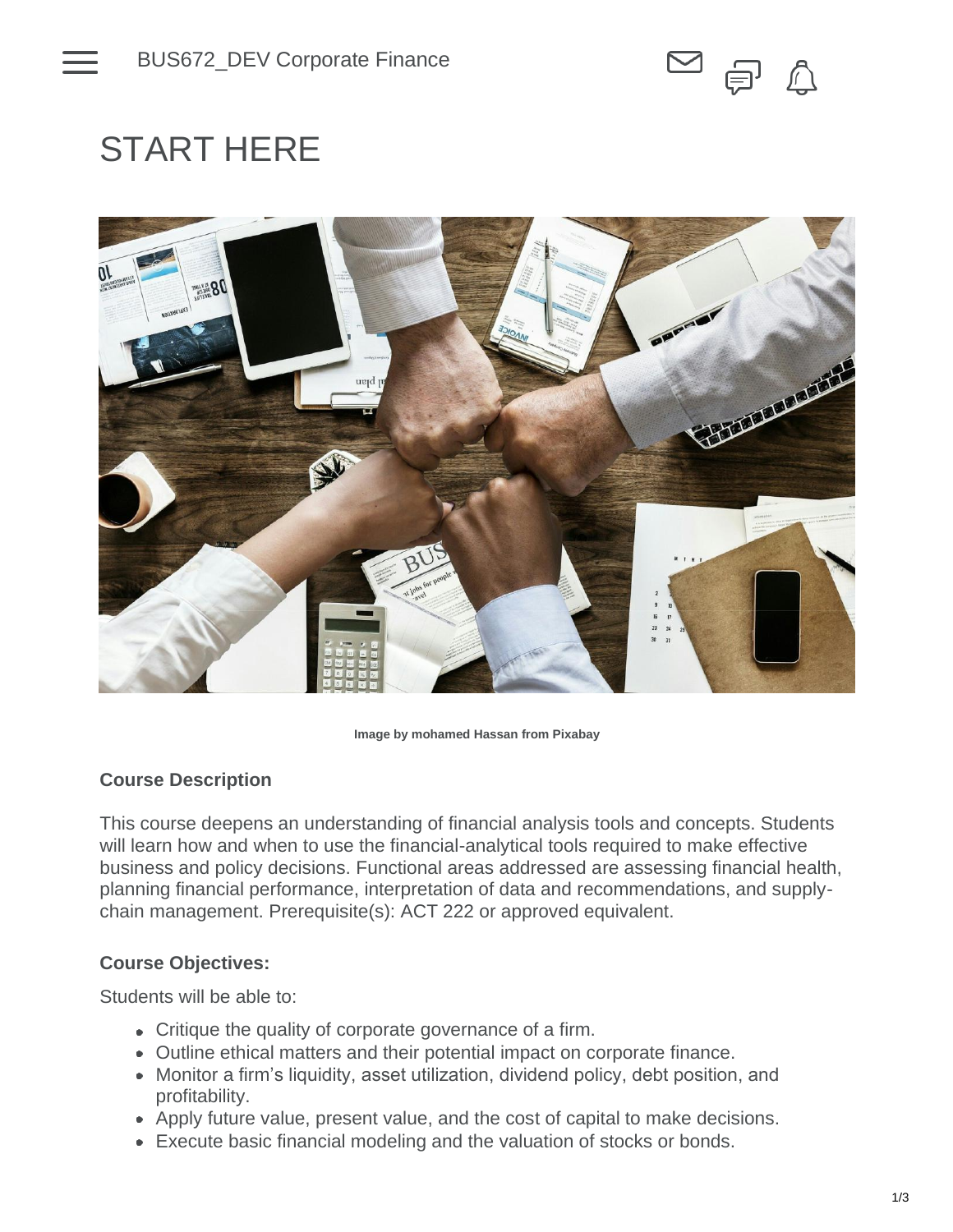# **Learning Activities:**

- 1. Review the syllabus thoroughly and watch the Start Here video.
- 2. Post in the Introduction Discussion Board and interact with classmates.
- 3. Subscribe to the questions and answers (Q&A) discussion board.
- 4. Use your McGraw-Hill access code to connect with the textbook publishers' online platform.

# **Required Text:**

Corporate Finance, Core Principles and Applications, Ross, Westerfield, Jaffe, and Jordan, 6th edition, 2021 & Connect Access Code – available in two different forms:

- Connect + textbook rental, ISBN10: 126422530X | ISBN13: 9781264225309, **OR**
- Connect + loose leaf book ISBN10: 1264094078 | ISBN13: 9781264094073

| <b>BUS672 Start Here Video</b> |  |
|--------------------------------|--|
|                                |  |
|                                |  |
|                                |  |
|                                |  |
|                                |  |
|                                |  |
|                                |  |
|                                |  |
| Powered by Panopto             |  |
|                                |  |